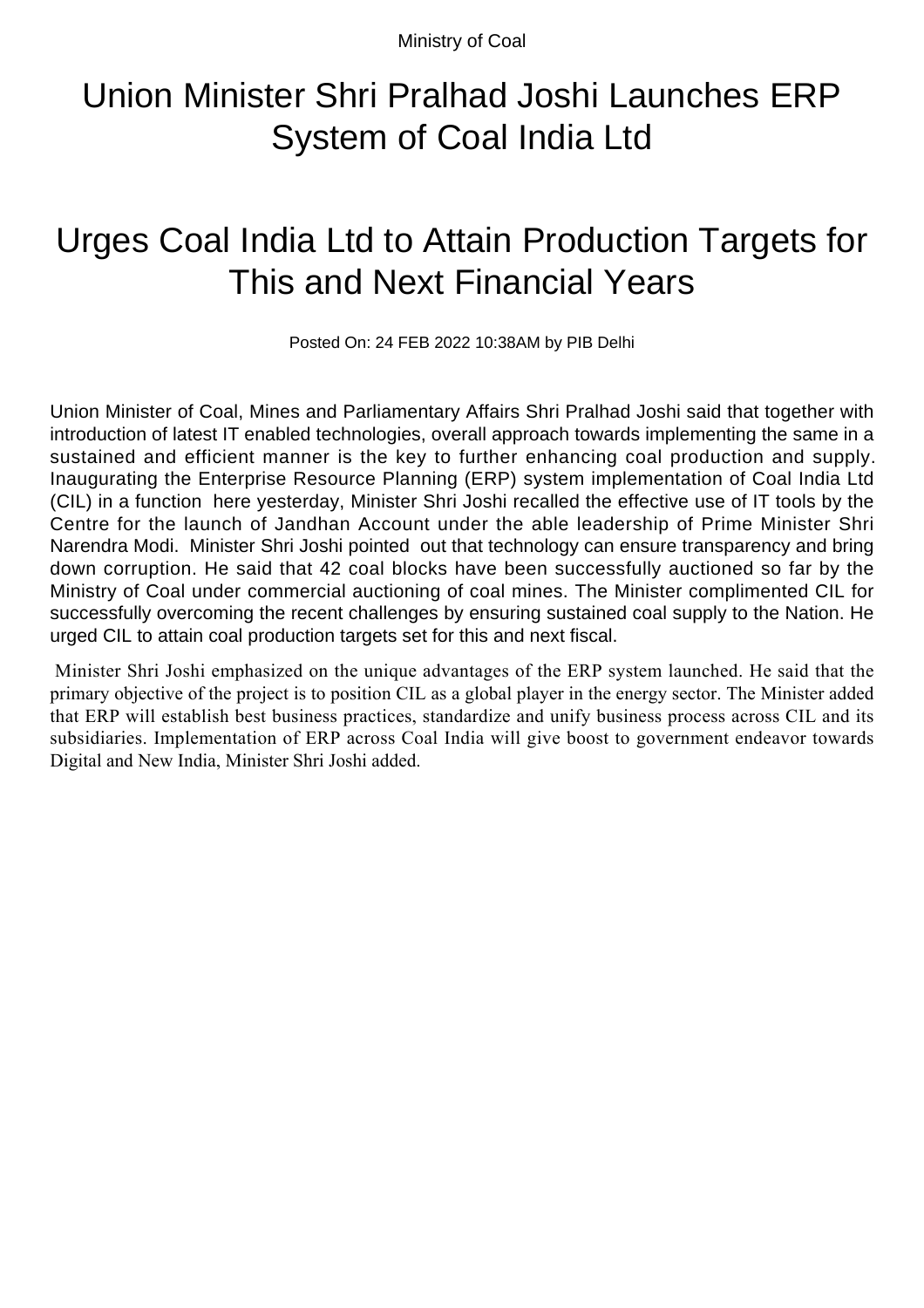

 On the occasion, Minister Shri Joshi along with Minister of state for Coal, Mines and Railways Shri Raosaheb Patil Danve and Coal Secretary Dr. Anil Kumar Jain released the book titled "Fueling India's Energy Needs". The book depicts the story of sustainable efforts made by the world's largest coal mining company, CIL.

ERP is a great tool of information technology intervention, which will help CIL improve its business performance and growth with enhanced data integrity and cost effectiveness. This will in turn help the national miner evolve as a global player. SAP ERP at CIL comprises of seven modules namely Human Capital Management (HCM), Sales and Distribution (SD), Production and Planning (PP), Plant Maintenance (PM), Project System (PS), Material Management (MM) and Finance & Control (FICO).